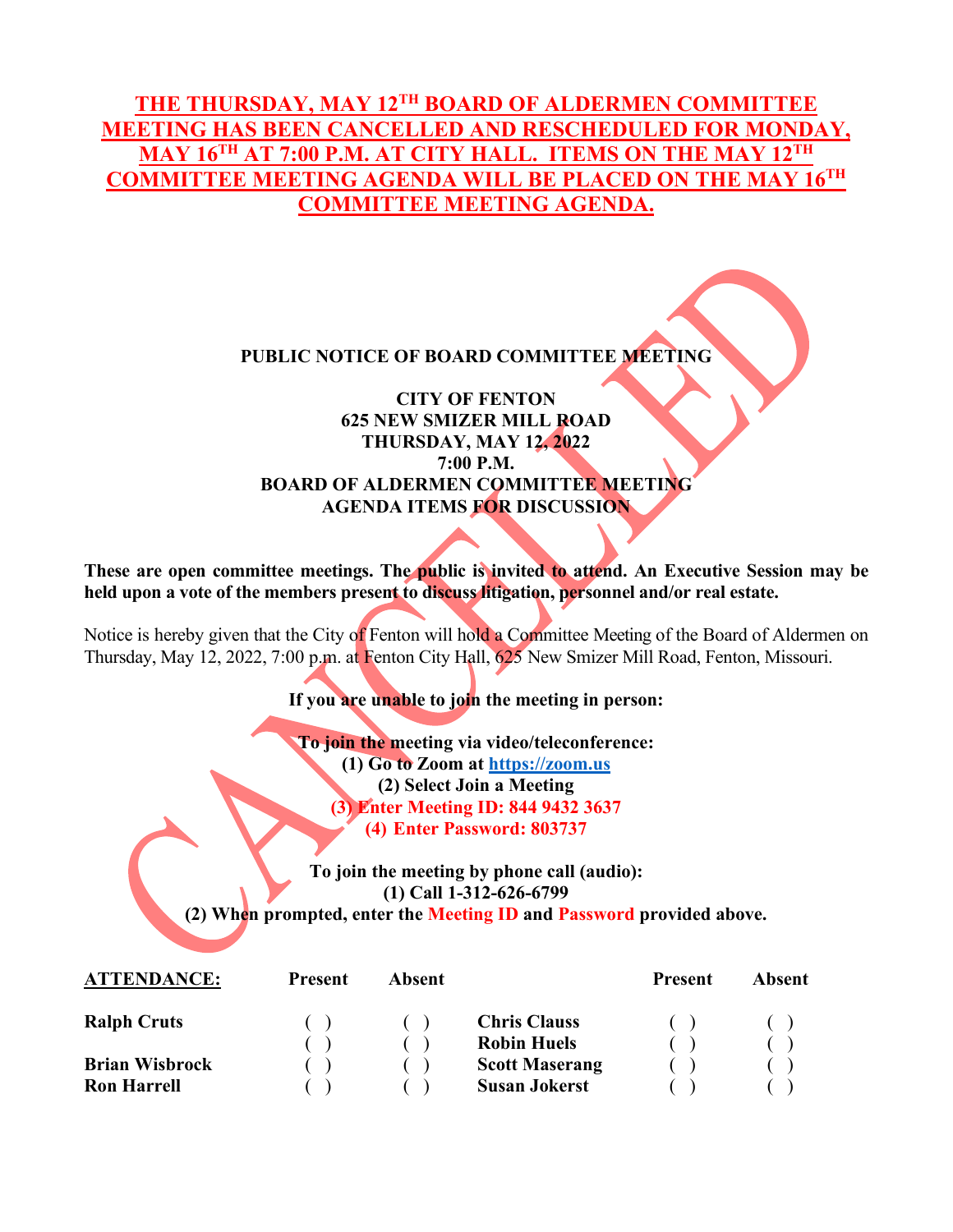**Mayor Joe Maurath**

#### **CALL TO ORDER**

### **PLEDGE OF ALLEGIANCE**

**ROLL CALL**

**MAYOR'S COMMENTS** 

#### **PUBLIC COMMENTS**

# **MAYOR'S APPOINTMENT FOR ALDERMAN WARD 1 VACANCY, UNEXPIRED TERM ENDING APRIL 2023**

**FINANCE** – *(Cruts, Wisbrock, Huels, Jokerst)*

- **Election of the Committee Chairperson.**  *Motion required.*
- **December 31, 2021 Monthly Financial Report See 05/12/2022 memo from Tammy Alsop.**  *Motion required.*
- **January 31, 2022 Monthly Financial Report See 05/12/2022 memo from Tammy Alsop.**  *Motion required.*
- **Request for the Mayor to execute and understanding of services letter in conjunction with the City's Auditing Services – See 5/6/2022 memo from Nikki Finkbiner.**  *Motion required.*

#### **PARKS & RECREATION COMMITTEE MEETING MAY 2, 2022 – UPDATE/ DISCUSSION** *Ald. Huels, Liaison*

All recommendations from the Parks and Recreation Committee will be forwarded to the next Board Meeting for approval, unless otherwise noted.

- **Announcements from the Parks and Recreation Committee Meeting:**
	- **Christine Simino, Ward 1, was administered the oath of office to serve on the Parks and Recreation Committee, term ending January 2023.**
- **The Parks and Recreation Committee recommended the following:** 
	- **Approval of the acceptance of a donation of three benches from the Winter Brothers Charitable Foundation, locations to be determined at a later date.**
	- **Approval of a request by Deb Rogers for native plantings near the pavilion and landscaping around the entrance sign in Bud Weil Park, at a cost not to exceed \$150.**
	- **Approval of a request by Deb Rogers for improvements to the Bud Weil Building/Pavilion to be performed by the Public Works Department.**
- **Other items from the Parks and Recreation Department:**
	- **Consideration of a request by the St. Louis County Police, Fenton Precinct to hold National Night Out in Shelter #1 in Fenton City Park on October 4th – Nikki**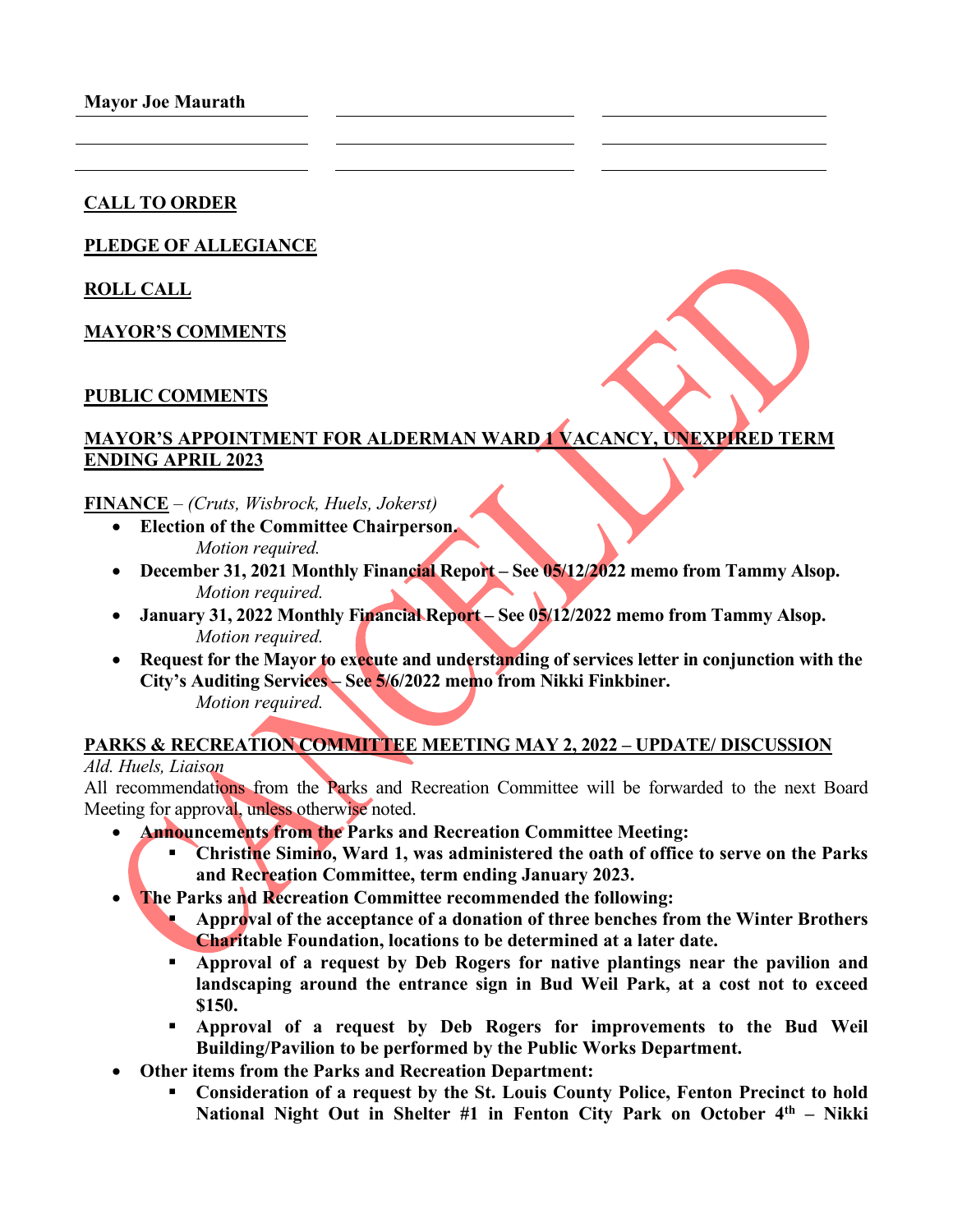### **Finkbiner.**

*Motion required.*

 **Consideration of a request by Scott George for additional native areas in Bud Weil and Westside Parks - Nikki Finkbiner.** 

*Motion required.*

 **Request to apply for the Hydration Station Grant through Missouri American Water – See 5/6/2022 memo from Nikki Finkbiner.** 

*Motion required.*  **Request to temporarily close RiverChase for two days for management transition – See 5/6/2022 memo from Nikki Finkbiner.** 

*Motion required.*

# **PLANNING & ZONING COMMISSION MEETING MAY 3, 2022 – UPDATE/DISCUSSION**

# *Ald. Harrell, Liaison*

All recommendations from the Planning and Zoning Commission will be forwarded to the next Board Meeting for a Public Hearing and consideration, unless otherwise noted.

- **Announcements from the Planning and Zoning Commission Meeting:**
	- **Mayor Maurath elected to sit on the Planning and Zoning Commission, as provided in Section 405.010.A.1 of the Zoning Code.**
- **The Planning and Zoning Commission recommended the following:** 
	- **Approval, with conditions, of CASE 2022-SUP-04: A Petition by Scott Hardeman, Managing Member of GMH Intertech, LLC for a Special Use Permit for a Medical Office (OBGYN) at 1859 Bowles Avenue, Suite 103. The parcel is addressed as 1855 Bowles Avenue and is zoned "BP-1" Business Park.**
	- **Approval of CASE 2022-REZ-03: A Petition by Fenton Land Investors, LLC to amend Ordinance 4002, as amended by Ordinances 4017 and 4170, for changes to the approved Concept Plan for "Area A" and "Area B" of the Fenton Logistics Park Development. Parcels within the development are addressed as 650-1001 Assembly Parkway and 2045-2110 Fenton Logistics Park Boulevard and are zoned "PID" Planned Industrial Park.**
	- **Approval, with conditions, of CASE 2022-SUP-05: A Petition by Fenton Land Investors, LLC for a Special Use Permit for an Outdoor Storage at 2045 Fenton Logistics Park Boulevard. The parcel is zoned "PID" Planned Industrial Park.**
	- **Approval, with conditions, of CASE 2022-SPR-02: A Petition by Genovevo Ruiz of Conway Contracting, Inc. for a Site Plan Review of a new 30,000 square-foot Commercial Building at 2295 Hitzert Court. The parcel is zoned "IP-1" Industrial Park.**
	- **Approval, with conditions, of CASE 2022-SUP-06: A Petition by UniGroup for a Special Use Permit for a Medical Office (counseling) at 5 Premier Drive. The parcel is addressed as 1 Premier Drive and is zoned "BP-2" Business Park.**
- **Other items from the Community Development Department:** 
	- **None.**

**HEALTH/SAFETY** – *(Cruts, Wisbrock, Clauss, Jokerst)*

• **Election of the Committee Chairperson.**  *Motion required.*